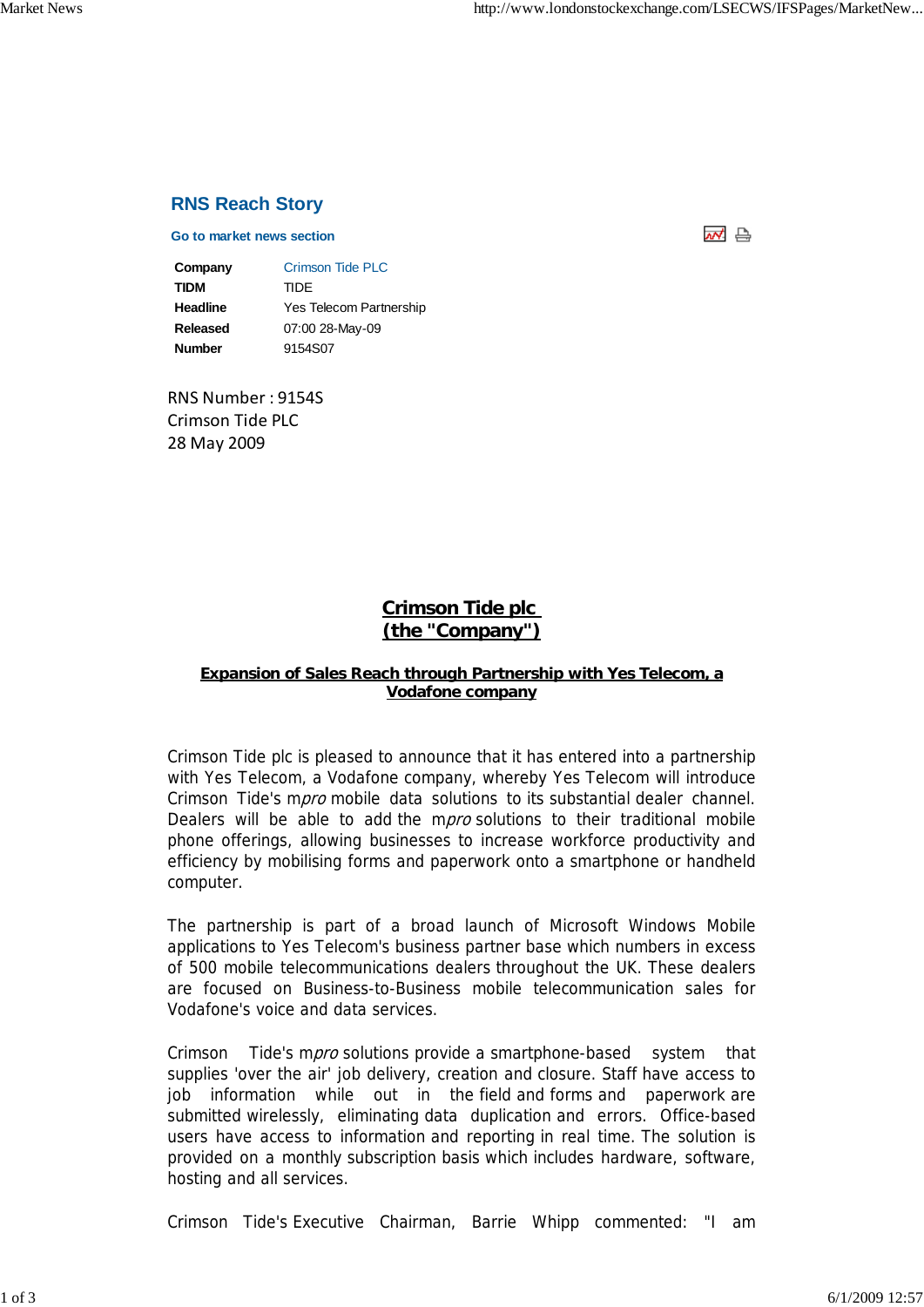delighted that our mpro solutions will become part of the toolkit for Yes Telecom's business partner channel to sell to their customers. More than anyone, mobile telecoms dealers are aware of the growing requirements for mobile working. Yes Telecom is a first class mobile solution provider who we have worked with for many years and I am sure that this partnership will see significant benefits for all the related parties. From Crimson Tide's point of view this partnership significantly expands our sales reach".

Following launches at Microsoft's Thames Valley Park campus and Yes Telecom's Manchester offices, relationships have already been established with some of Yes Telecom's leading dealers and a number of exciting potential deals have already been identified for Crimson Tide's mpro solutions.

### **For further information, contact:**

| <b>Crimson Tide plc</b><br>Barrie Whipp, Executive Chairman       | 01892 542 444 |
|-------------------------------------------------------------------|---------------|
| <b>Threadneedle Communications</b><br>Graham Herring/Josh Royston | 020 7653 9850 |

# **Notes to Editors:**

# **About Crimson Tide**

Crimson Tide is a provider of subscription-based mobile data solutions. The company, formed in 1996 has underlying competency in sales, service and customer relationship software which it has evolved into solutions available on a range of handheld computers and smartphones.

The company works in partnership with Microsoft, where it is a Gold Certified Partner, Sage, Sage, Palm, and Good Technology as well as Yes Telecom in order to be able to offer a complete end to end solution.

Crimson Tide is an AIM listed company on the London Stock Exchange, having listed in the summer of 2006.

More information about Crimson Tide is available at http://www.crimsontide.co.uk

# **About Yes Telecom**

Founded in 2001, Yes Telecom is a leading business-to-business mobile and fixed line communications operator that focuses on the needs of the individual at every level. As a service provider that is prepared to go the extra mile, Yes Telecom analyses customer requirements and deploys its expertise to provide customers with a solution specifically for them and not those of the mass market. With over 100,000 customers, Yes Telecom's growth and position in the market ensures they continue to develop the right